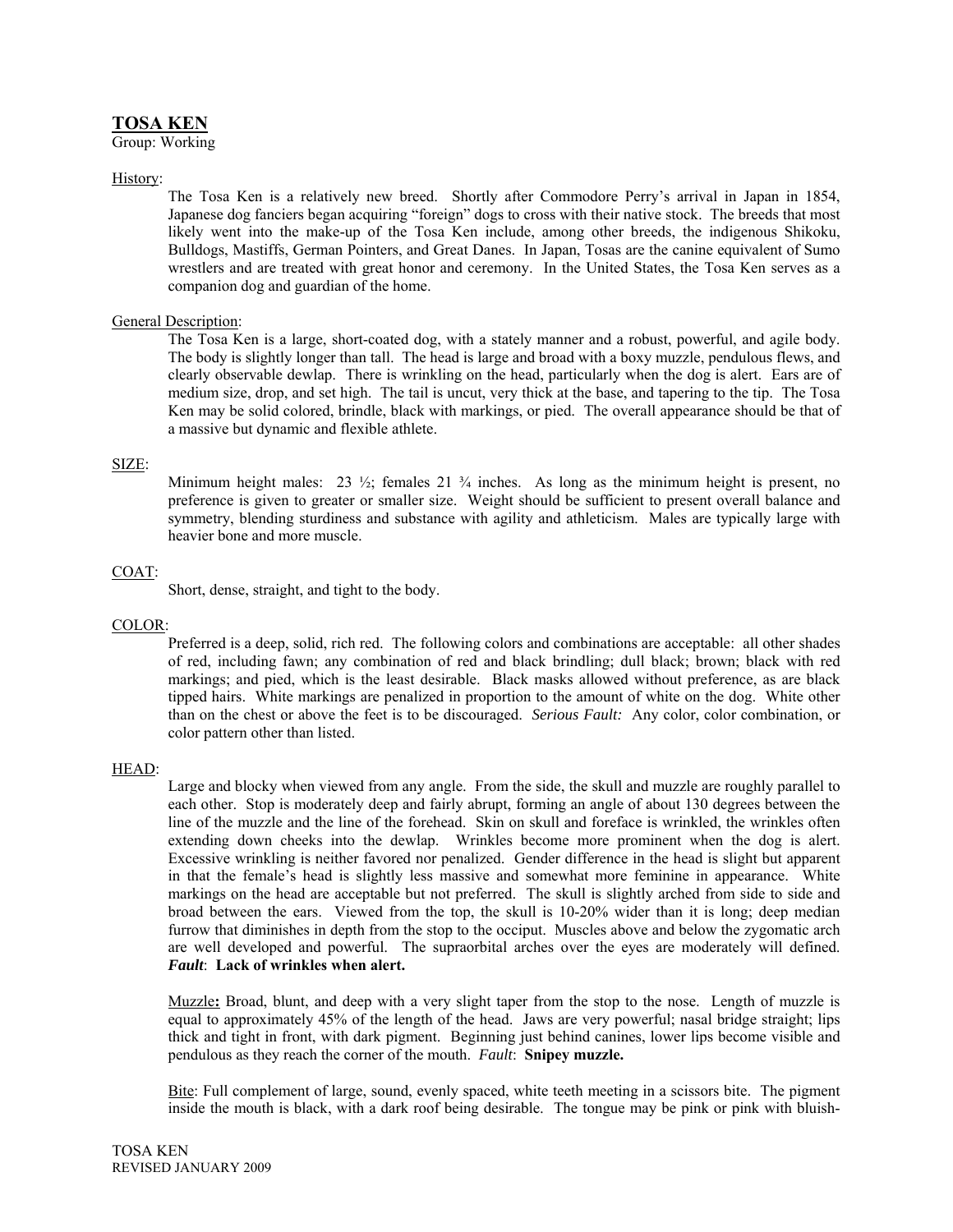black spotting. **Judges should not penalize missing incisors provided that there is sufficient space for a full complement of incisors.** *Fault*: **Missing premolars; level bite; slightly undershot or overshot.**

Eyes: Small to medium size, round to slightly almond-shaped, set well apart and rimmed with solid black pigment. Color is brown with preference given to darker colors. A bluish eye color in a Tosa under the age of 12 months is acceptable; eyelids tight, although some visible sclera or very slight haw is allowed. *Serious Fault***: Very visible haws; yellow eyes.** *Disqualification***: Blue eyes in a Tosa 12 months or older; functional abnormality of the eyelids or eyelashes.**

Ears: Medium sized; drop; V-shaped, with slightly rounded tips. Ear leather is thin in comparison to the overall thick skin of the body; set high, level with the upper line of the skull, hanging close to the cheeks; covered with short, fine hair. Ears may be the same color as the background color of the dog's coat or somewhat darker. When pulled toward the eye, the ear should extend to the inside corner of the eye.

Nose: Always solid black; in profile tip extends just slightly beyond the end of the muzzle; nostrils large and well opened. *Serious Fault:* **Nose any color other than solid black.** 

#### NECK:

Moderately long, thick, slightly arched at the crest, particularly when the dog is alert; very powerful and muscular with a clearly observable dewlap; skin is thick and elastic.

### BODY:

Slightly longer (measured from prosternum to point of buttocks) than tall (measured from withers to ground). Length of the front leg (measured from point of elbow to the ground) should be roughly one half of the dog's height. The body is covered with thick, loose skin, especially around the throat.

*Faults*: Obesity; noticeably higher or lower at the croup than the withers; shallow or narrow chest; pronounced roach back; camel back; sway back.

Topline: Inclines very slightly downward from the withers to a broad, muscular, level back.

Chest: Broad, deep; ribs extending well back and moderately sprung.

Loin: Short, broad, muscular, and slightly arched, blending into a moderately sloping croup. Belly is moderately to well tucked up and firm.

#### FOREQUARTERS:

Shoulders moderately laid back, moderately angulated, and well muscled, but not loaded. The upper arm is roughly the length of the scapula. Forelegs are straight and muscled, with sturdy bone, very strong, and set well apart. Elbows are set on a plane parallel to the body and move freely, neither close to the body nor turned out. The pasterns are short, powerful, and slightly sloping when viewed in profile. Viewed from the front, straight pasterns are preferred, although a slight toeing out is acceptable. *Faults***: Toeing out; straight shoulders; loose or loaded shoulders.** *Serious Faults:* **Fine bone; lack of muscle; fiddle front; out at elbows; down at pasterns** 

#### HINDQUARTERS:

Sturdy and powerful with well developed muscles. Width and angulation of the hindquarters is in balance with that of the forequarters. Viewed from the side, the rear pasterns are well let down and perpendicular to the ground. Viewed from the rear, they are straight and parallel to one another. A Tosa under the age of 12 months should not be penalized for standing with hocks turned slightly inward as this normally corrects with maturity. *Faults:* Hocks turned inward or outward, with the exception for puppies noted above; **straight stifles; overangulation of stifles or hocks.** *Serious Faults***: Fine bone; weakly muscled rear** 

Feet: Large, round, and tight; pads thick and elastic; toes well knuckled and nicely arched; rear feet slightly smaller than front; nails hard and preferable dark-colored; front and rear feet pointing straight forward. *Faults***: Splayed, flat, or thin feet; toeing out. The seriousness of any of these faults is based on the degree of the defect.**